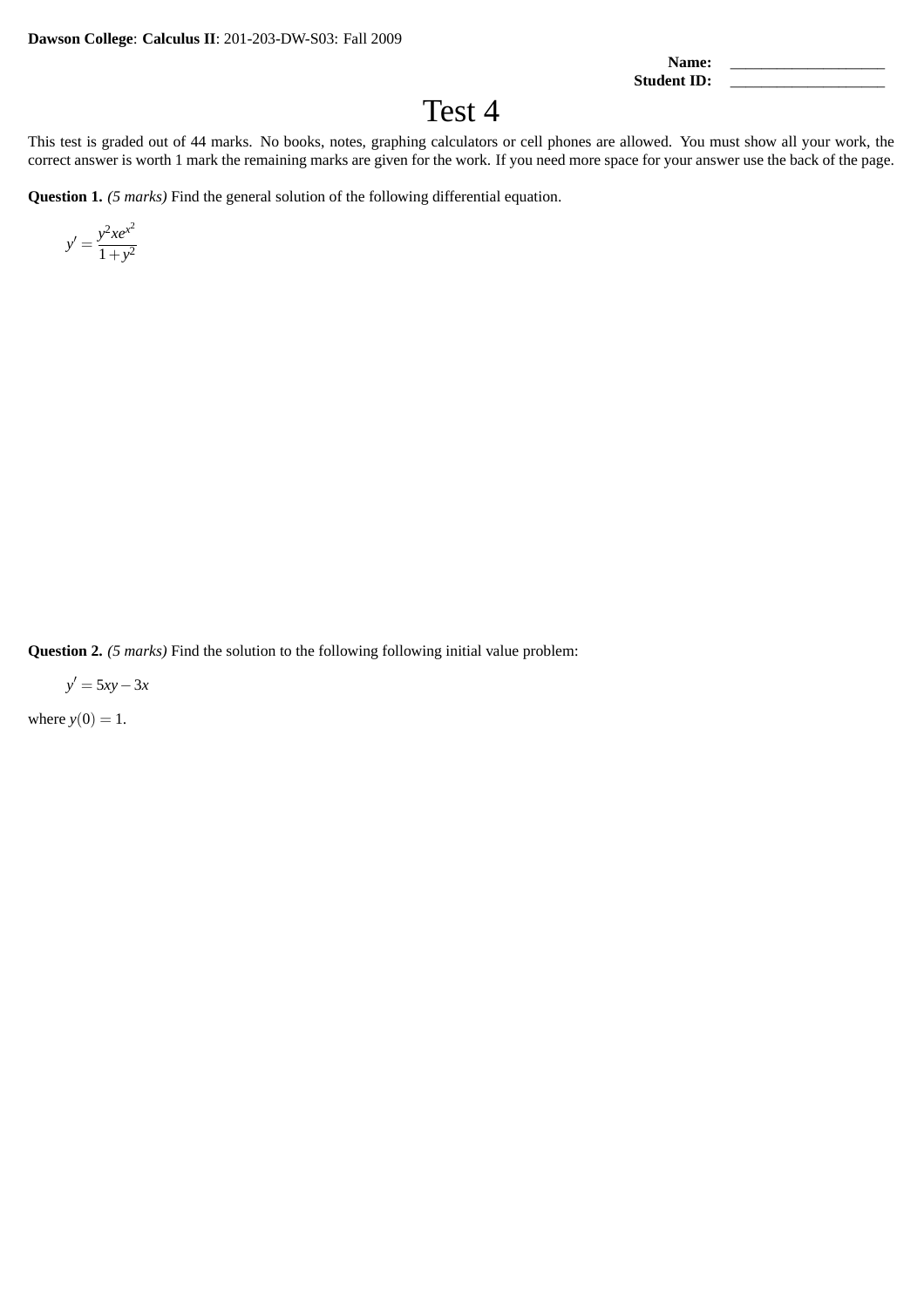Question 3. *(5 marks)* Find the third Taylor Polynomial of  $f(x) = xe^{-3x} + cos 2x$  at  $x = 0$ 

**Question 4.** Determine the convergence or divergence of the following sequences.

a. *(2 marks)*

$$
a_n = \frac{\ln n}{n}
$$

b. *(2 marks)*

$$
a_n = \frac{2n^2 - n - 1}{3n^2 + 3n + 101}
$$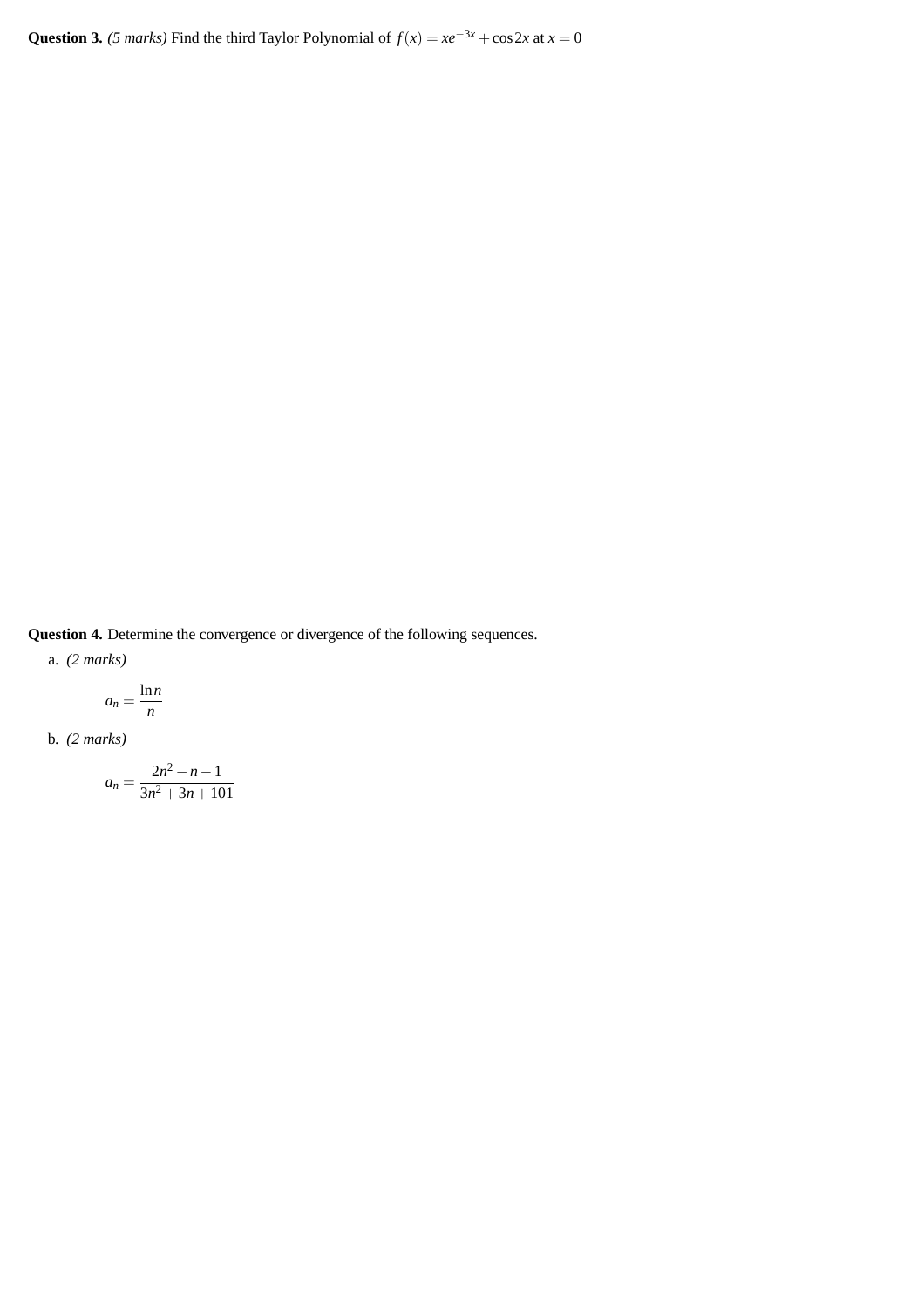**Question 5.** *(5 marks)* Determine if the following series converges or diverges. If it converges, find its sum.

$$
\sum_{n=1}^{\infty} \frac{1}{n(n+1)}
$$

**Question 6.** *(5 marks)* Determine if the following series converges or diverges. If it converges, find its sum.

$$
\sum_{n=1}^{\infty} \frac{5^n + 1}{7^{n+1}}
$$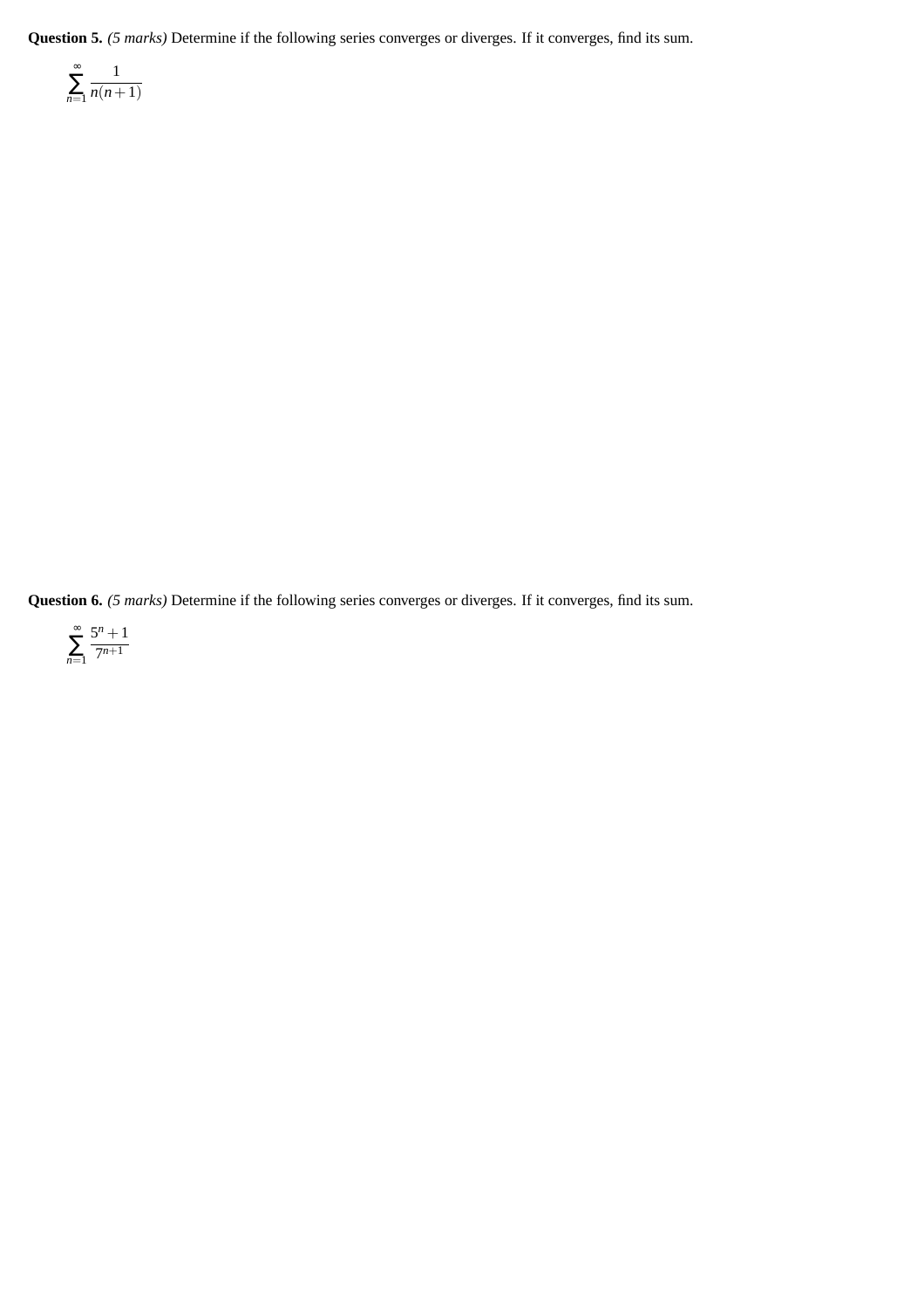**Question 7.** *(5 marks)* Determine if the following series converges or diverges, justify your answer and state the test used.

$$
\sum_{n=1}^{\infty} \frac{e^{-\ln n}}{n}
$$

**Question 8.** *(5 marks)* Determine if the following series converges or diverges, justify your answer and state the test used.

$$
\sum_{n=1}^{\infty} \frac{n}{\sqrt{2n^2+1}}
$$